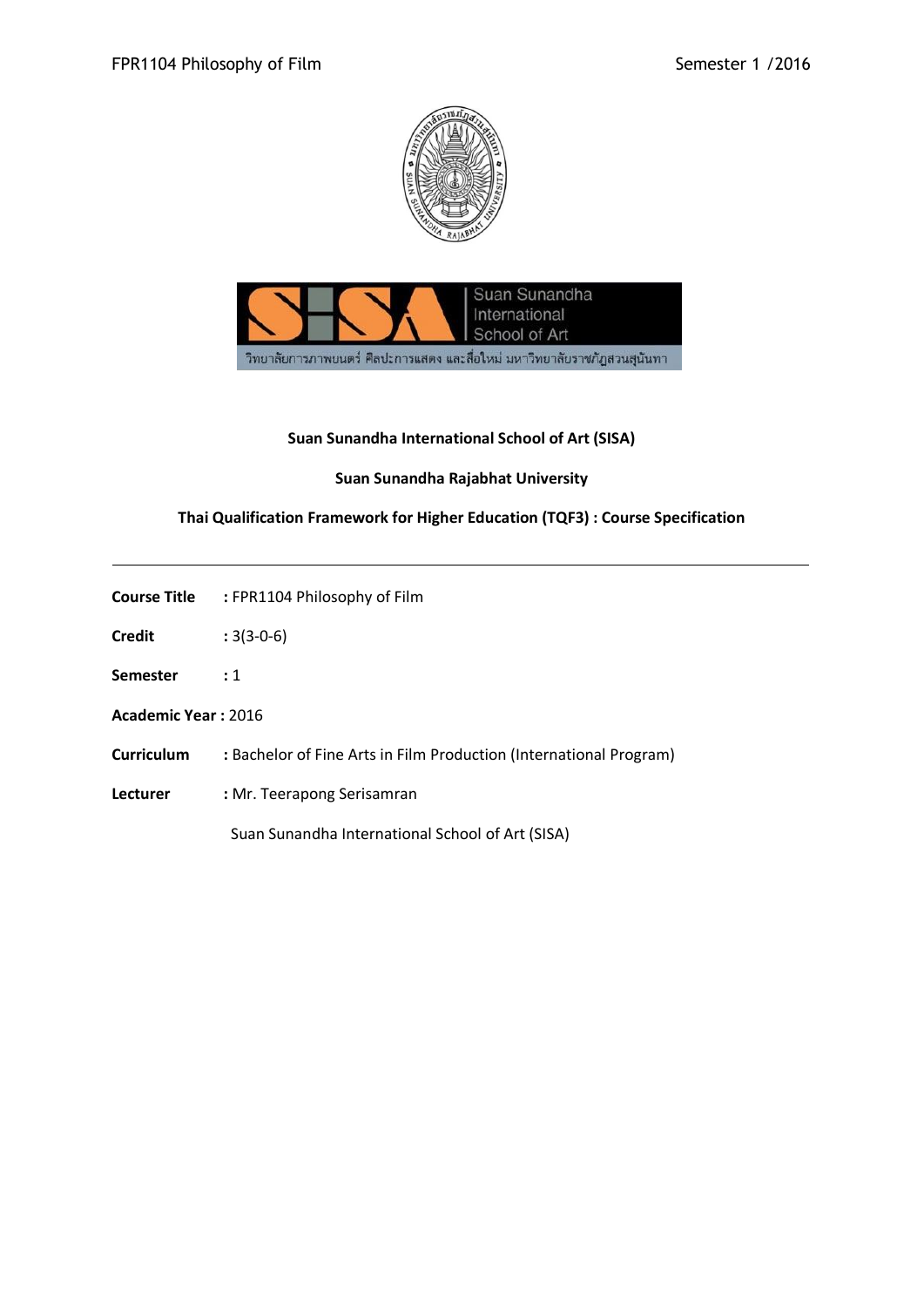## **Section 1. General Information**

- 1. Code and Course Title: FPR1104 Philosophy of Film
- 2. Credit : 3(3-0-6)
- 3. Curriculum and Course Category: This course offering, a part of the Bachelor of Fine Arts, Film Production Program, Suan Sunandha International School of Art, Suan Sunandha Rajabhat University is categorized as Film Production Specific Course / Core Subject.
- 4. Lecturer : Mr. Teerapong Serisamran
	- E-mail: teerapong.se@ssru.ac.th
- 5. Semester / Year Level of Students: Semester 1 / 4th Year Students
- 6. Pre-Requisite (if any) : None
- 7. Co-Requisite (if any) : None
- 8. Learning Location : Building 31 Suan Sunandha International School of Art (SISA),
- Room: 3112A, Suan Sunandha Rajabhat University
- 9. Late Date for Preparing and Revising this Course: -

## **Section 2. Aims and Objectives**

- 1. Objectives of Course
	- 1.1 To explore the philosophical questions surrounding film.
	- 1.2 this course will help to situate you as informed, critically engaged readers/viewers of global media texts and practices.
	- 1.3 this course should provide you with the tools necessary to interpret films as collaborative art works, as technical artifacts, as sociocultural and ideological productions, and as products of a globalized media world.
- 2. Objectives of Developing/Revising Course -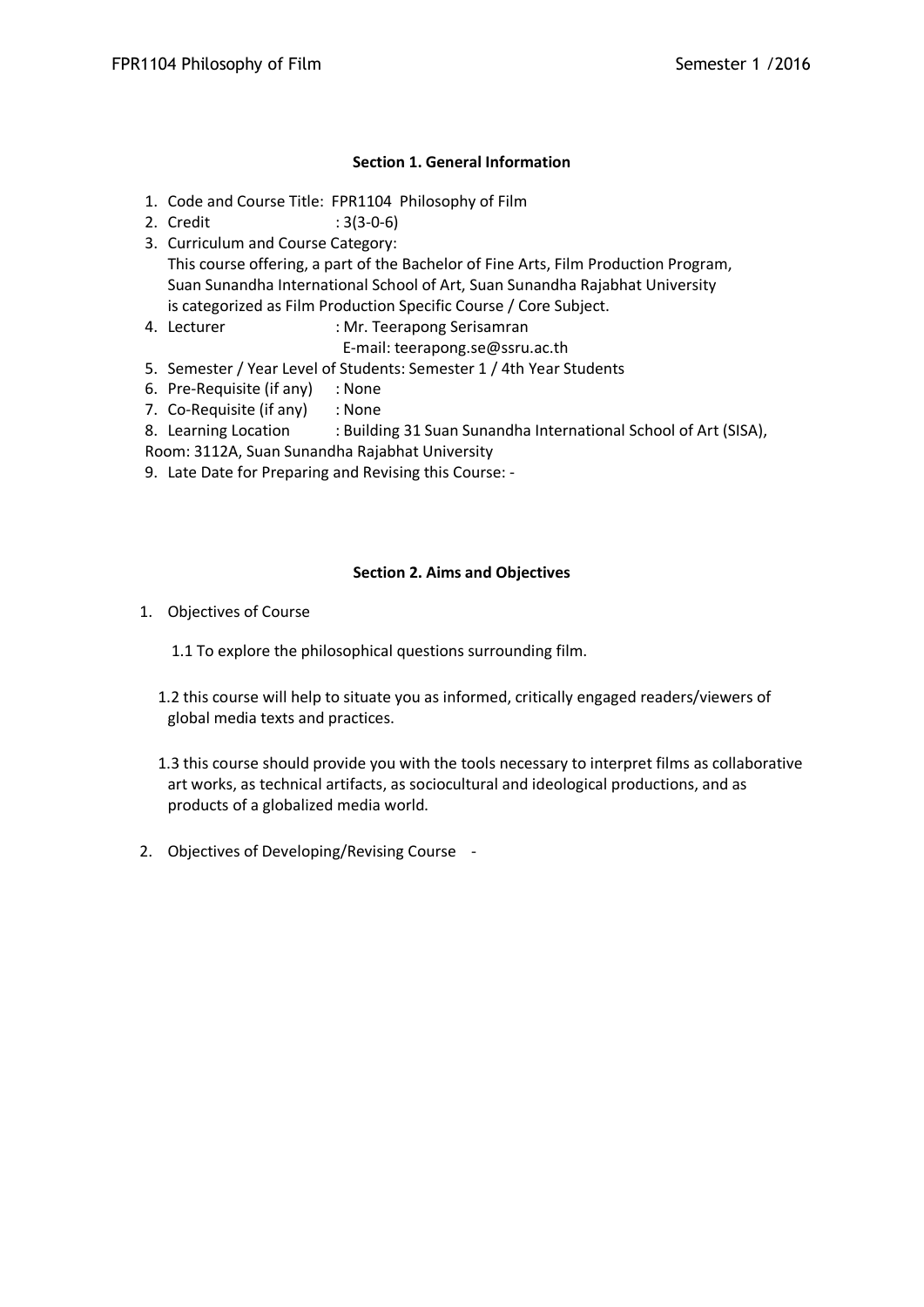## **Section 3. Course Structure**

### **1. Course Outline**

The purpose of this course is to explore the philosophical questions surrounding film. The course will be organized into topics addressing the nature of film : what film is. Is it art? , The Issues of authorship and narration , the relationships among genre,emotion, and narration. How does film affect us? and the relation between film and society.

## **2. Time Length per Semester** (Lecture-Hours / Practice-Hours / Self Study-Hours)

| Lecture          | <b>Practice</b> | <b>Self Study</b> | <b>Addition</b>      |
|------------------|-----------------|-------------------|----------------------|
| 3 hours per week |                 | 6 hours per week  | upon student request |

## **3. Time Length per Week for Individual Academic Consulting and Guidance**

a. Lecturer will be available every Friday from 9:00 to 16.00 at

Suan Sunandha School of Art or an appointment can be made upon request.

b. Lecturer can also be reached via e-mail for any short consultations:

teerapong.se@ssru.ac.th

| <b>Learning Standard/Outcomes</b>                                                                  | <b>Learning Activities</b>                                                                                                                                                                        | <b>Learning Assessment</b>                                                                                                                                  |  |
|----------------------------------------------------------------------------------------------------|---------------------------------------------------------------------------------------------------------------------------------------------------------------------------------------------------|-------------------------------------------------------------------------------------------------------------------------------------------------------------|--|
|                                                                                                    | 1. Ethics and Morals                                                                                                                                                                              |                                                                                                                                                             |  |
| 1. Honesty<br>2. Integrity<br>3. Responsibility<br>4. Punctuality<br>5. Tolerance<br>6. Confidence | 1. Rules setting such as<br>attending the class on time<br>and regularly<br>2. Group discussion<br>3. Group work<br>4. Responsible for given tasks<br>and be honest in working and<br>examination | 1. Evaluation of on time class<br>attendance<br>2. Evaluation of on time<br>assigned tasks sending<br>3. Evaluation of harmony in<br>students group working |  |
| 2. Knowledge                                                                                       |                                                                                                                                                                                                   |                                                                                                                                                             |  |

#### **Section 4. Developing Students' Learning Outcomes**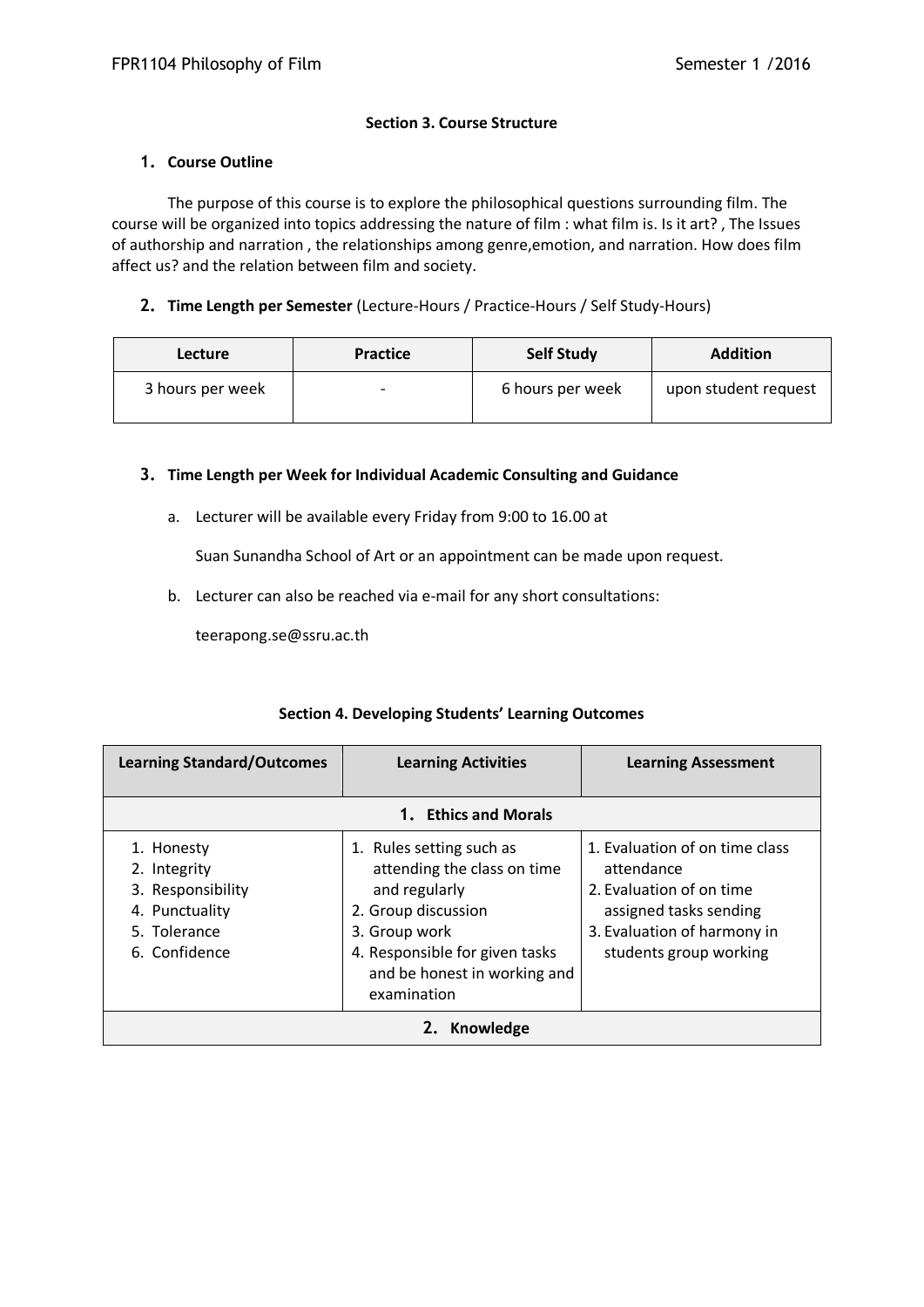while working development

| 1. Can apply knowledge in real<br>working time<br>2. Dare to use creativity that's<br>profit for Philosophy of Film<br>3. Understand in working<br>process rightly in standard<br>4. Good attitude to profession<br>and work based on<br>moralities and ethics of mass<br>communicators                                                                        | 1. Explain and conclude<br>ideas through teaching<br>documents and<br>presentation by<br>programs of Microsoft<br>PowerPoint, Microsoft<br>Word and Internet<br>2. Single and group<br>assignment and<br>discussion | 1. Evaluation by behaviors,<br>attention and class<br>participation<br>2. Evaluation by single and<br>group working of<br>Philosophy of Film                                                                                                        |
|----------------------------------------------------------------------------------------------------------------------------------------------------------------------------------------------------------------------------------------------------------------------------------------------------------------------------------------------------------------|---------------------------------------------------------------------------------------------------------------------------------------------------------------------------------------------------------------------|-----------------------------------------------------------------------------------------------------------------------------------------------------------------------------------------------------------------------------------------------------|
| <b>Learning Standard/Outcomes</b>                                                                                                                                                                                                                                                                                                                              | <b>Learning Activities</b>                                                                                                                                                                                          | <b>Learning Assessment</b>                                                                                                                                                                                                                          |
|                                                                                                                                                                                                                                                                                                                                                                | 3. Cognitive Skills                                                                                                                                                                                                 |                                                                                                                                                                                                                                                     |
| 1. Can apply theoretical<br>section and practical part<br>to Philosophy of Film                                                                                                                                                                                                                                                                                | 1. Practice and ideas<br>conclusion by program of<br><b>Microsoft PowerPoint</b><br>2. Assignment of single and<br>group discussion and<br>report                                                                   | 1. Evaluation by behaviors,<br>attention and class<br>participation<br>2. Evaluation by group<br>discussion<br>3. Evaluation by class practice<br>4. Evaluation by students'<br>ideas conclusion, analysis<br>including with in class<br>evaluation |
|                                                                                                                                                                                                                                                                                                                                                                | 4. Interpersonal Skills and Responsibilities                                                                                                                                                                        |                                                                                                                                                                                                                                                     |
| 1. Relevant interpersonal<br>skill and classmate<br>2. Skill of creation and<br>maintenance of<br>interpersonal relationship<br>with colleagues and gain<br>and loss people<br>3. Professional practice with<br>self-responsibility and<br>public responsibility<br>based on moralities and<br>ethics of mass<br>communicators<br>4. Being leader and follower | 1. Explain and conclude<br>ideas through teaching<br>documents and<br>presentation by programs<br>of Microsoft PowerPoint,<br>Microsoft Word and<br>Internet<br>2. Group works assignment<br>3. Group presentation  | 1. Evaluation by behaviors,<br>attention and class<br>participation<br>2. Evaluation by group works<br>3. Evaluation by in class<br>practice                                                                                                        |
|                                                                                                                                                                                                                                                                                                                                                                |                                                                                                                                                                                                                     |                                                                                                                                                                                                                                                     |

**5. Numerical Analysis, Communication and Information Technology Skills**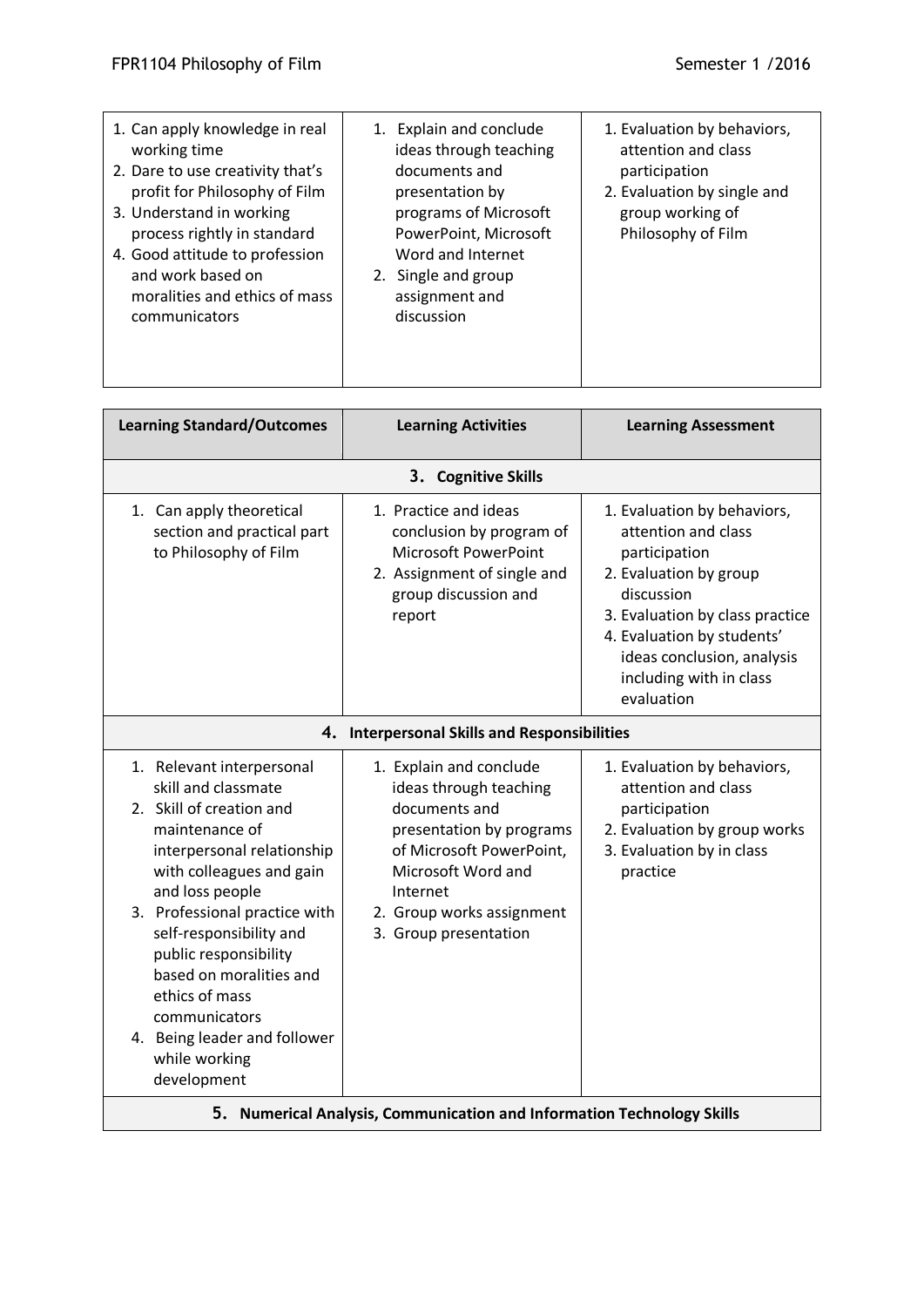| 1. Effective communication<br>skill which are listening,<br>speaking, reading and<br>writing skills<br>2. Information technology<br>and new media usage<br>skills to support film<br>production such as<br>information searching via<br>internet. | 1. Communicative<br>technology usage<br>practice such as<br>assignment sending via e-<br>mail and creation of<br>forum for ideas sharing<br>2. In class discussion or<br>playing of case studies<br>games<br>3. Report presentation skill<br>by using proper forms,<br>tools and technology | 1. Evaluation by behaviors,<br>attention and class<br>participation<br>2. Evaluation by group<br>discussion and<br>presentation<br>3. Evaluation by in class<br>practice |
|---------------------------------------------------------------------------------------------------------------------------------------------------------------------------------------------------------------------------------------------------|---------------------------------------------------------------------------------------------------------------------------------------------------------------------------------------------------------------------------------------------------------------------------------------------|--------------------------------------------------------------------------------------------------------------------------------------------------------------------------|
|                                                                                                                                                                                                                                                   |                                                                                                                                                                                                                                                                                             |                                                                                                                                                                          |

#### **Section 5. Lesson Plan and Assessment**

# **1. Lesson Plan**

| <b>Week</b>    | <b>Topic and Detail</b>                               | <b>Hours</b>   | <b>Activity and Media</b> | <b>Lecturer</b>             |
|----------------|-------------------------------------------------------|----------------|---------------------------|-----------------------------|
| $\mathbf 1$    | - Course Orientation . What is the<br>Nature of Film? | 3              | - Group Discussion        | Mr. Teerapong<br>serisamran |
| $\overline{2}$ | -The Artistry of Silent Film                          | $\overline{3}$ | - Group Discussion        | Mr. Teerapong<br>serisamran |
| 3              | -Cinematic Realism                                    | 3              | - Group Discussion        | Mr. Teerapong<br>serisamran |
| $\overline{4}$ | -Film, Authorship and Narration                       | 3              | - Group Discussion        | Mr. Teerapong<br>serisamran |
| 5              | -The Cinematic Narrator                               | 3              | - Group Discussion        | Mr. Teerapong<br>serisamran |
| 6              | -Film, Emotion and Genre                              | 3              | - Group Discussion        | Mr. Teerapong<br>serisamran |
| $\overline{7}$ |                                                       |                |                           |                             |
| 8              | <b>Midterm Examination Week</b>                       |                |                           |                             |
| 9              | -Spectator Emotion and Ideological Film<br>Criticism  | 3              | - Group Discussion        | Mr. Teerapong<br>serisamran |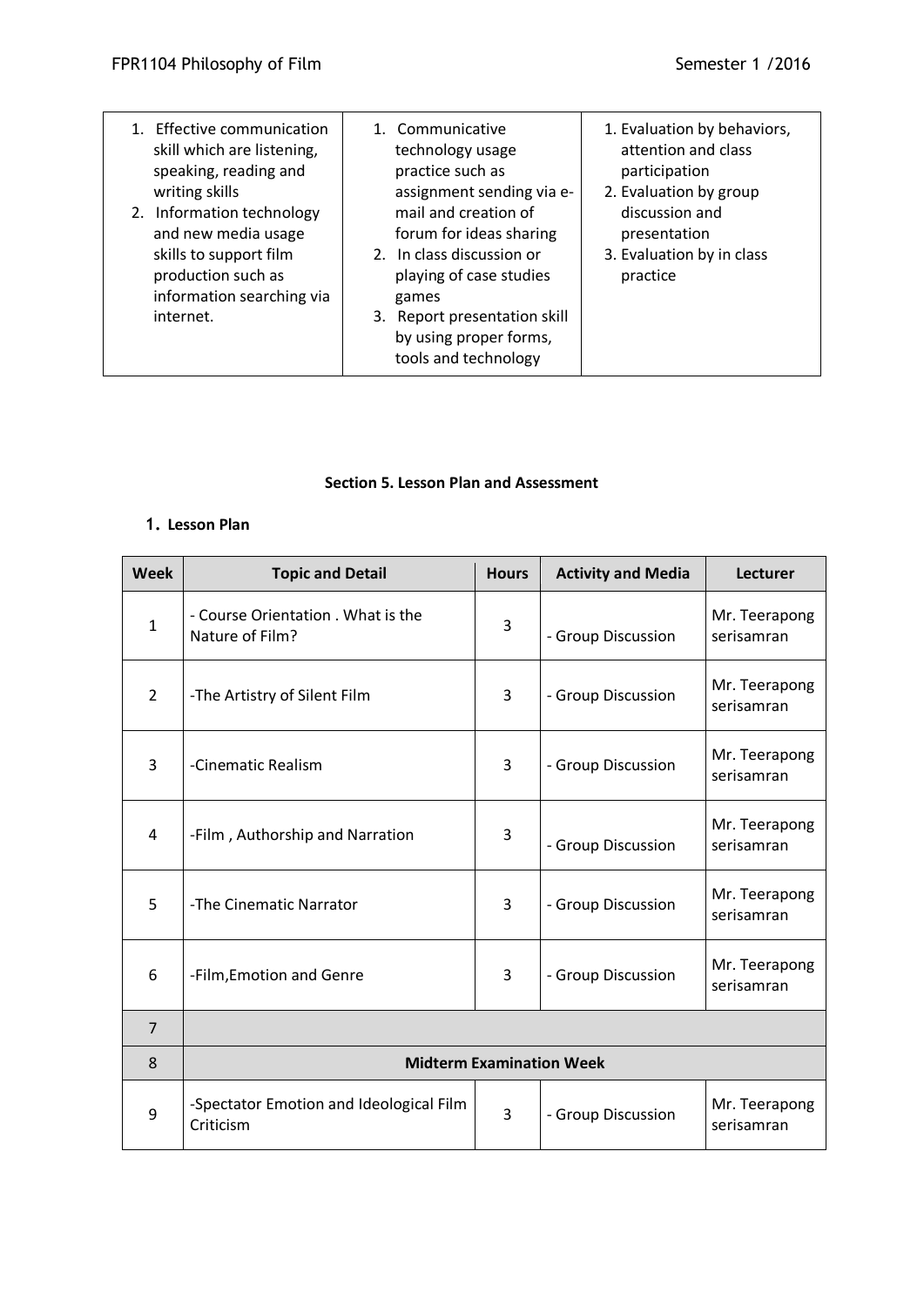| 10 | -Film Music Narration                              | 3  | - Group Discussion         | Mr. Teerapong<br>serisamran |
|----|----------------------------------------------------|----|----------------------------|-----------------------------|
| 11 | -Film, Knowledge and Society                       | 3  | - Group Discussion         | Mr. Teerapong<br>serisamran |
| 12 | -Philosophy of Film as the Creation of<br>Concepts | 3  | - Group Discussion         | Mr. Teerapong<br>serisamran |
| 13 | -Film Screening #1                                 | 3  | - Group Discussion         | Mr. Teerapong<br>serisamran |
| 14 | -Film Screening #2                                 | 3  | - Group Discussion         | Mr. Teerapong<br>serisamran |
| 15 | - Film Philosophy project presentation             | 3  | Film Essay<br>Film project | Mr. Teerapong<br>serisamran |
| 16 |                                                    |    |                            |                             |
| 17 | <b>Final Examination Week</b>                      |    |                            |                             |
|    | <b>Total Hours</b>                                 | 39 |                            |                             |

# **2. Learning Assessment Plan**

| <b>Learning Outcomes</b>                                                                           | <b>Assessment Activities</b>                                 | <b>Time Schedule</b> | <b>Proportion of</b><br>Assessment (%) |
|----------------------------------------------------------------------------------------------------|--------------------------------------------------------------|----------------------|----------------------------------------|
| 1. Ethics and Morals                                                                               |                                                              |                      |                                        |
| 1. Honesty<br>2. Integrity<br>3. Responsibility<br>4. Punctuality<br>5. Tolerance<br>6. Confidence | <b>Behaviors and Class</b><br><b>Practical Participation</b> | Every Week           | Class Attendance<br>10%                |
| 2. Knowledge                                                                                       |                                                              |                      |                                        |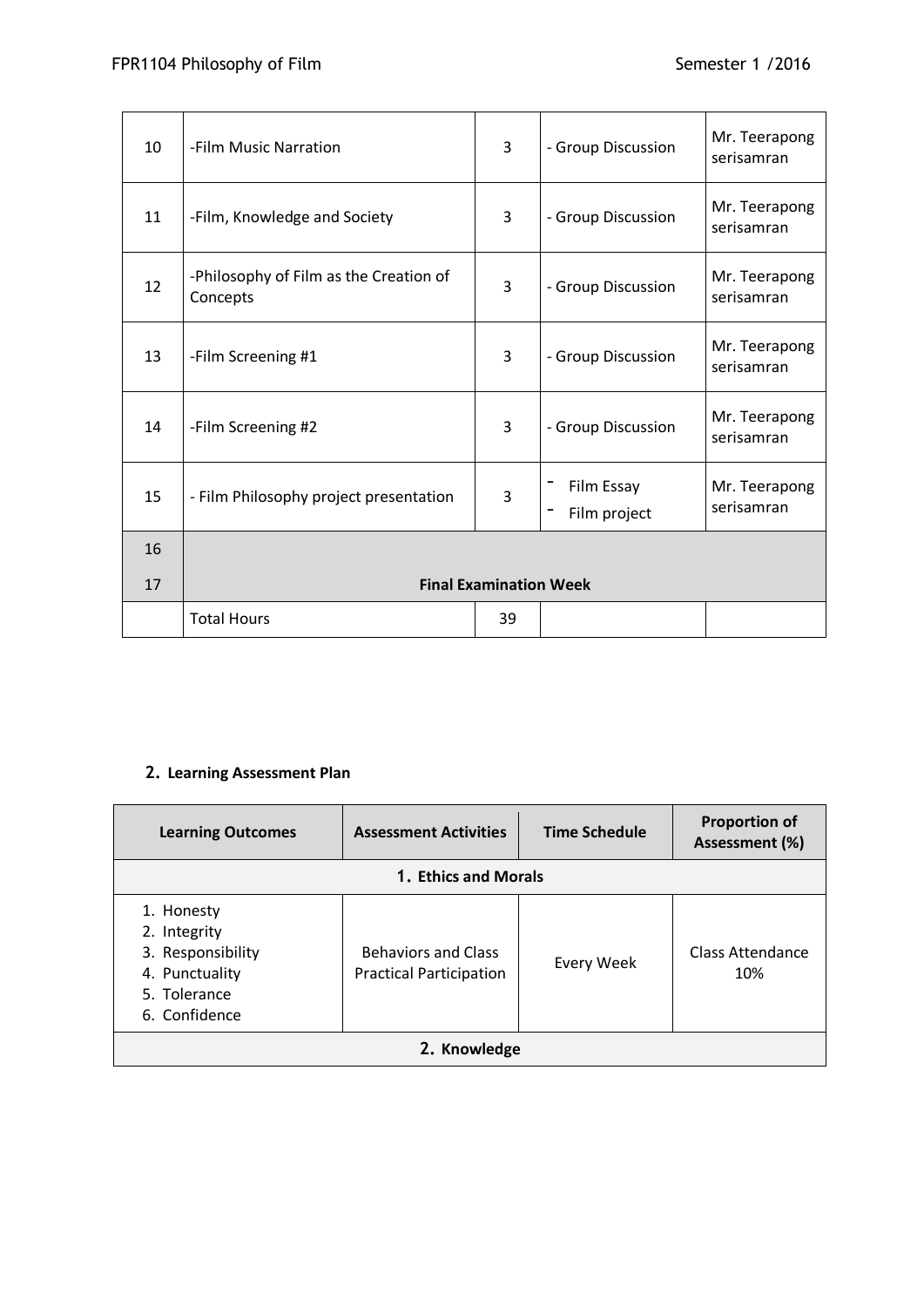| 1. Can apply knowledge in<br>real working time<br>2. Dare to use creativity that's<br>profit for Philosophy of Film<br>3. Understand in working<br>process rightly in standard<br>4. Good attitude to profession<br>and work based on<br>moralities and ethics of<br>mass communicators                                                                                                           | Single Assignment<br>,Film Philosophy essay,<br><b>Final Project</b> | Week 2-15 and 17  | Assignments and<br>Film essay<br>30%<br>Final Project 30% |
|---------------------------------------------------------------------------------------------------------------------------------------------------------------------------------------------------------------------------------------------------------------------------------------------------------------------------------------------------------------------------------------------------|----------------------------------------------------------------------|-------------------|-----------------------------------------------------------|
|                                                                                                                                                                                                                                                                                                                                                                                                   | 3. Cognitive Skills                                                  |                   |                                                           |
| 1. Can apply theoretical<br>section and practical<br>part to Philosophy of<br>Film                                                                                                                                                                                                                                                                                                                | Single Assignment and<br><b>Group Discussion</b>                     | <b>Week 2-14</b>  | Single and Group<br>discussion 10%                        |
|                                                                                                                                                                                                                                                                                                                                                                                                   | 4. Interpersonal Skills and Responsibilities                         |                   |                                                           |
| 1. Relevant interpersonal<br>skill and classmate<br>2. Skill of creation and<br>maintenance of<br>interpersonal<br>relationship with<br>colleagues and gain and<br>loss people<br>3. Professional practice<br>with self-responsibility<br>and public responsibility<br>based on moralities and<br>ethics of mass<br>communicators<br>4. Being leader and<br>follower while working<br>development | <b>Class Participation</b>                                           | <b>Every Week</b> | <b>Class Participation</b><br>10%                         |

| <b>Learning Outcomes</b>                                               | <b>Assessment Activities</b> | <b>Time Schedule</b> | <b>Proportion of</b><br>Assessment (%) |  |
|------------------------------------------------------------------------|------------------------------|----------------------|----------------------------------------|--|
| 5. Numerical Analysis, Communication and Information Technology Skills |                              |                      |                                        |  |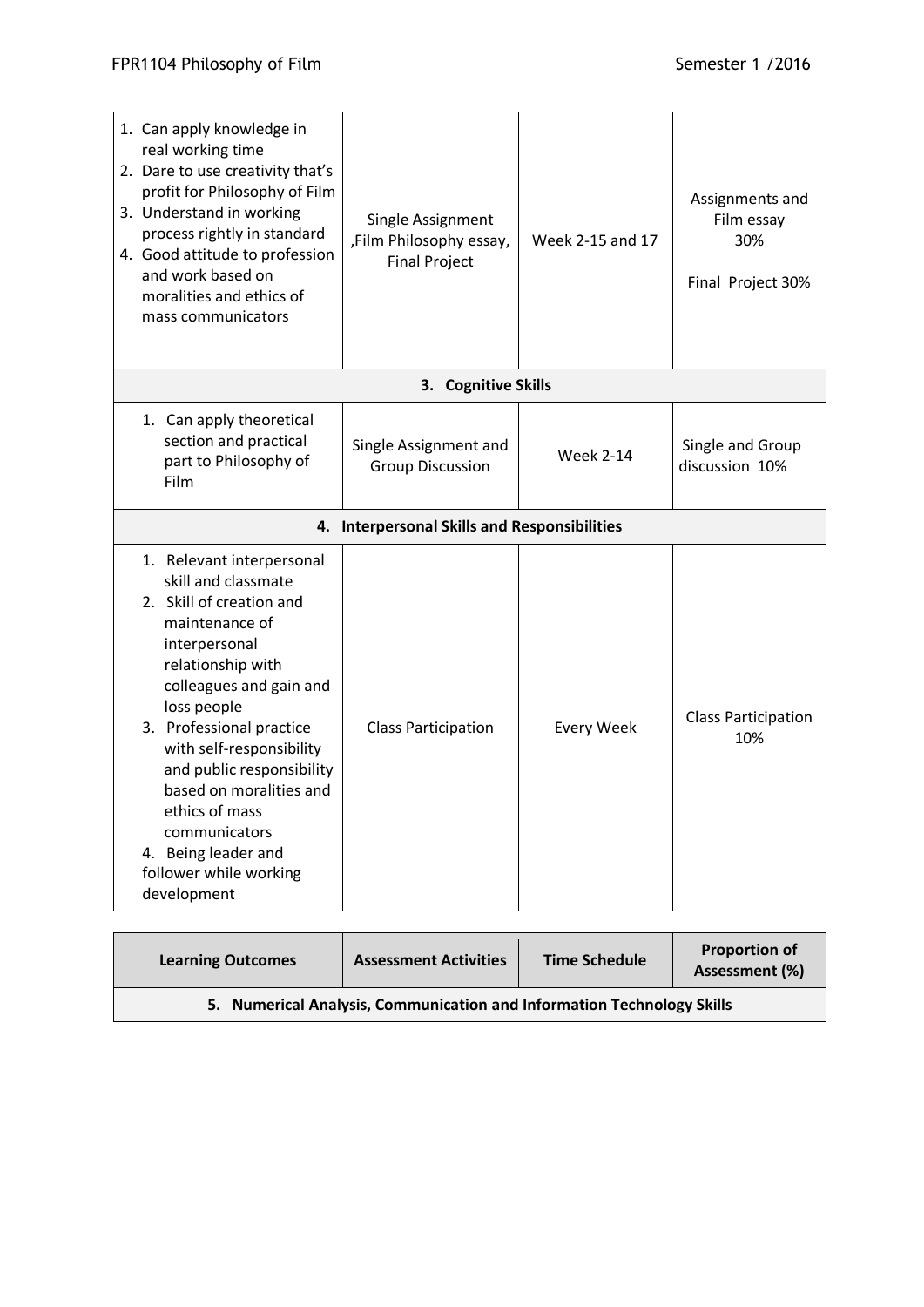| Effective<br>communication skill<br>which are listening,<br>speaking, reading and<br>writing skills<br>2. Information technology<br>and new media usage<br>skills to support film study<br>and research such as<br>information searching via<br>internet | Single Assignment and<br>Analysis | <b>Week 2-15</b> | Single Assignment<br>10% |
|----------------------------------------------------------------------------------------------------------------------------------------------------------------------------------------------------------------------------------------------------------|-----------------------------------|------------------|--------------------------|
|----------------------------------------------------------------------------------------------------------------------------------------------------------------------------------------------------------------------------------------------------------|-----------------------------------|------------------|--------------------------|

## **Section 6. Learning and Teaching Resources**

## **1. Major books and documents**

Christine Gledhill and Linda Williams, eds., *Reinventing Film Studies* New York: Arnold. 2000.

J. Dudley Andrew. **The Major Film Theories**. New York: Oxford U. Press, 1976.

Thomas E. Wartenberg and Angela Curran. **The Philosophy of Film: Introductory Text and Readings, ed.**. Oxford: Blackwell Publishing Ltd., 2005.

## **2. Important document and information**

John Hill and Pamela Church Gibson, eds. *Film Studies: Critical Approaches .*New York: Oxford UP.2000.

Gerald Mast, Marshall Cohen, and Leo Braudy, eds. **Film Theory and Criticism, 4th edition**. New York: Oxford U. Press, 1992.

## **3. Suggested document and information**

-

#### **Section 7. Course Evaluation and Improvement**

## **1. Strategies for Course Evaluation by Students**

1.1 Explain to students to understand significance of subject development and students' roles in subject effectiveness evaluation as gain and loss people of program management 1.2 Support subject effectiveness evaluation by students before and after studying 1.3 Create opinion sharing atmosphere about subject effectiveness between lecturer and students while studying